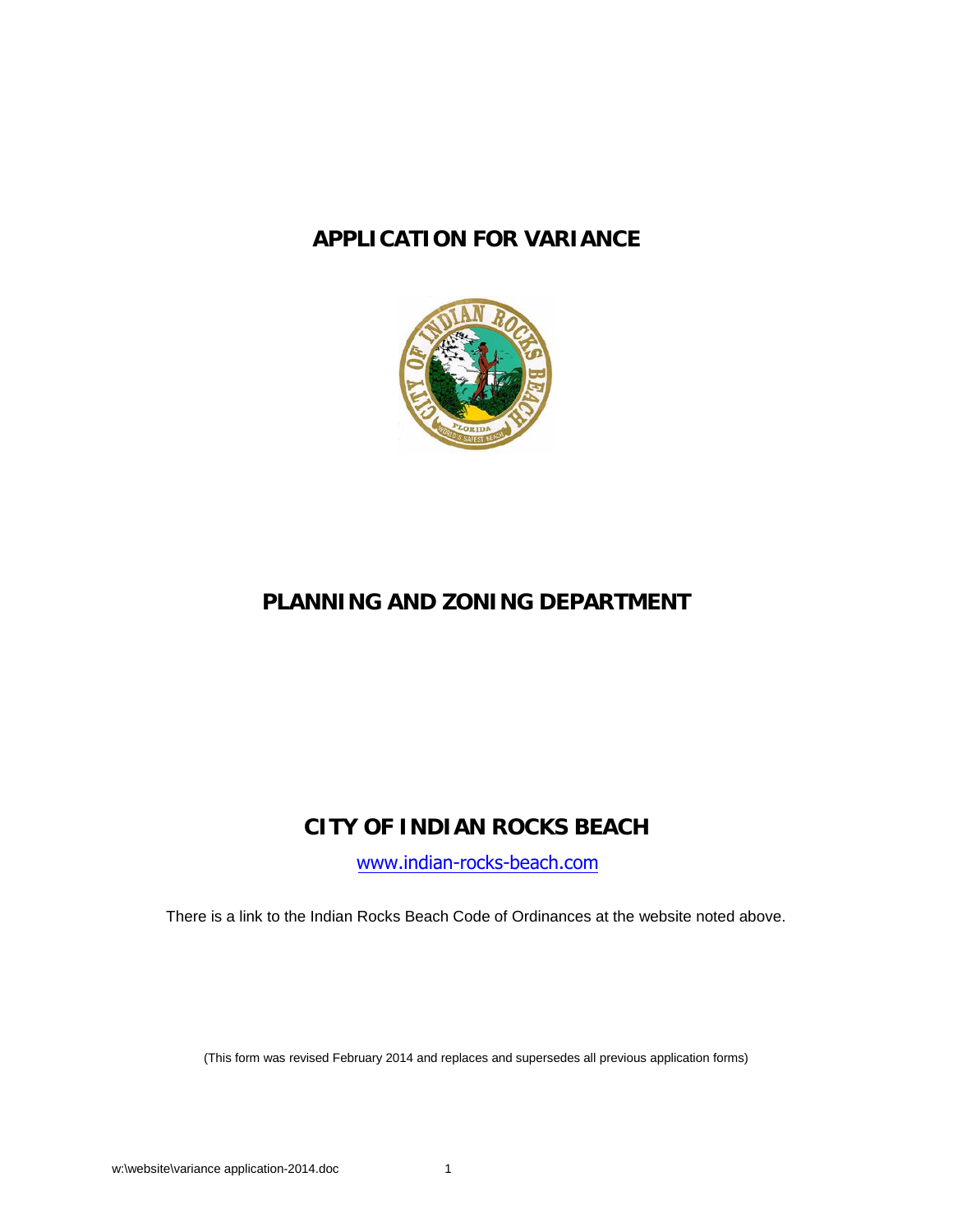### **What is a variance?**

A variance is a modification from the literal interpretation of one or more provisions of the land development regulations set forth in Subpart B of the Indian Rocks Beach Code of Ordinances. A variance allows deviation to a specific regulation when a property is uniquely burdened by the application of a law to the extent that the application prevents reasonable use of the property. The applicant must present evidence that substantiates an undue and unnecessary hardship, whereby it is concluded that the hardship present is not a personal, self-created result of an intentional or negligent violation of the code either due to unfamiliarity with the code, personal preference and/or inconvenience.

## **What materials must be included to complete an application?**

- $\boxtimes$  Application for variance
- $\boxtimes$  Agent of record
- **☑** Certification
- **Ø** Survey
- $\boxtimes$  Plans, other drawings or supplementary information

## **Is there a fee to submit an application?**

Yes. The particular fee required is based on the request, as set forth in the Indian Rocks Beach Code of Ordinances, Sections 15-20 through 15-24, Schedule of fees. This is **NOT** an allinclusive schedule of fees.

**Sec. 15-20. - Public hearing fees.** The following fees shall be paid in addition to any other fees in this chapter where an application is filed requiring action. The appropriate fees, costs, and other charges specified shall be submitted with, and paid at the time of, initial application submission or other initial document submission except otherwise specified in this Code.

(1) *Variance applications to board of adjustments and appeals:* Public hearing fees for variance or special exception/conditional use applications to be heard by the board of adjustments and appeals shall be as follow:

a. Special exceptions ....\$400.00

# b. Variances:

| 1. Existing, nonconforming conditions                        | \$250.00 |
|--------------------------------------------------------------|----------|
| 2. New projects or existing, conforming conditions  \$400.00 |          |
| 3. Accessory uses                                            | \$200.00 |
| 4. Flood variances                                           | \$100.00 |
| 5. Other variances                                           | \$400.00 |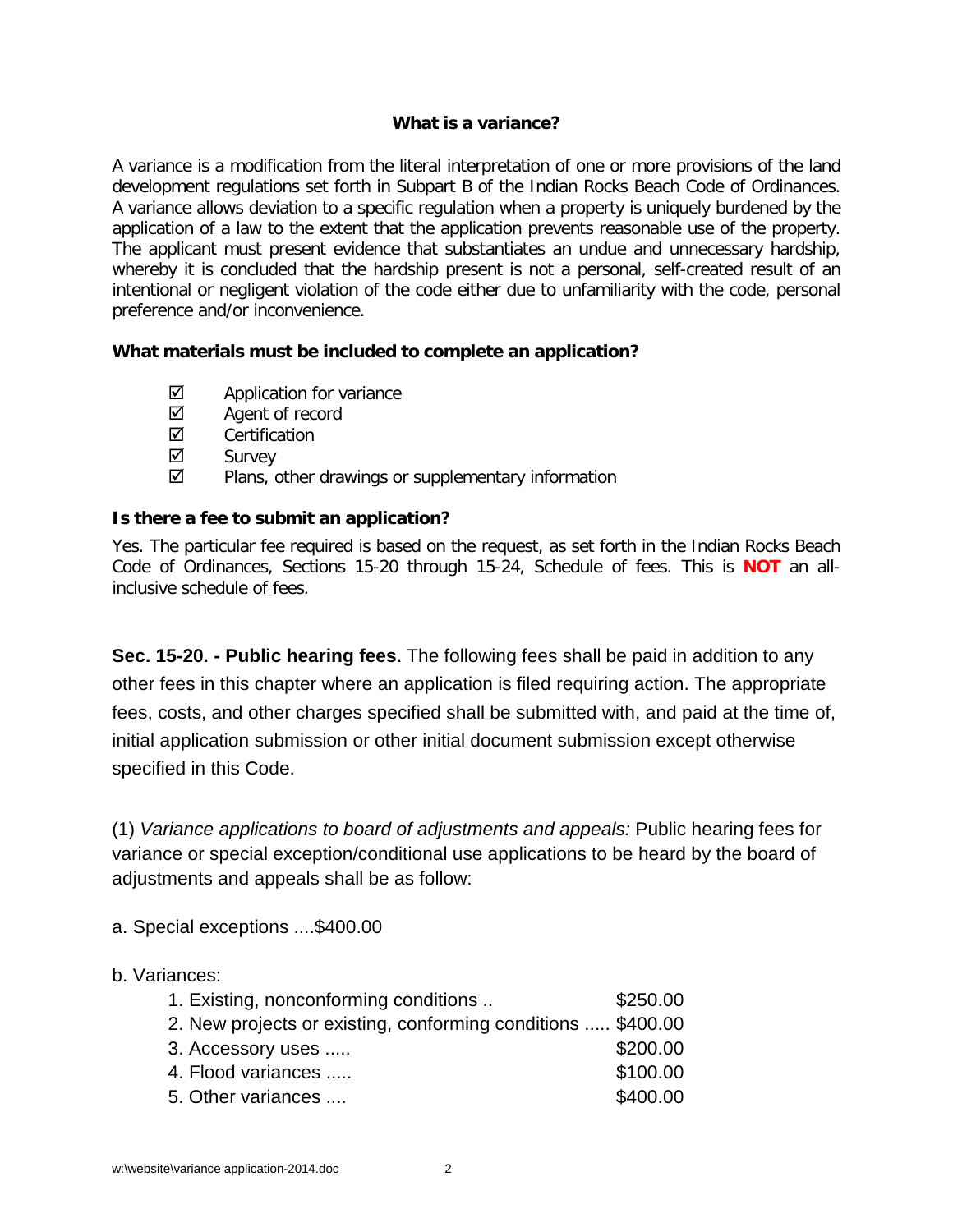# **c. The applicant shall pay the advertising and notification costs of the public hearing prior to a permit being issued, or within 30 days after final action.**

**NOTE: Advertising includes the cost of running ads in the newspaper. Notification costs include the cost of postage for each letter mailed to surrounding property owners within 150 feet of the subject property for both the Board of Adjustment and Appeals hearing and the hearing before the City Commission.**

**In signing this application the applicant is responsible for these fees regardless of whether the application is approved or disapproved by the City Commission.**

#### **What is the application process?**

Each application is assigned a BOA Case number and is scheduled for two public hearings. The schedule is determined by the date the application is received by the department. Hearing one is before the Board of Adjustment and Appeals. The board will make a recommendation to either approve or deny the request. The recommendation will be forwarded to the City Commission, who will render a final decision during hearing two.

#### **Where can further information be found and what else do I need to know?**

The required application forms are provided on the following pages. Additional copies are available from the Planning and Zoning Department or from [://www.indian-rocks-beach.com/](http://www.indian-rocks-beach.com/)

Please be advised that the application package is accepted only in person. This ensures that the package is complete and provides an opportunity for the applicant to discuss any concerns with the planning and zoning director.

Applicants are strongly encouraged to meet with Planning and Zoning Director to discuss in advance the viability of their application.

GRAPHICS: Graphics such as surveys, site plans, drawings, photographs, etc., may be submitted by email to: [@irbcity.](mailto:dtaylor@irbcity.com) in either PDF or JPEG format.

All information submitted with the application or provided at a public hearing will be kept by the City of Indian Rocks Beach as part of the record of the application and hearing.

If the information submitted with the application is incomplete or insufficient, the Planning and Zoning Director may postpone having the application heard by the Board of Adjustments and Appeals and the City Commission until the application is deemed sufficiently complete for public presentation.

Most applications for variances will not pass the variance review criteria. A variance hearing is a quasi-judicial proceeding. Please be prepared to argue your case. A good presentation can greatly assist an applicant.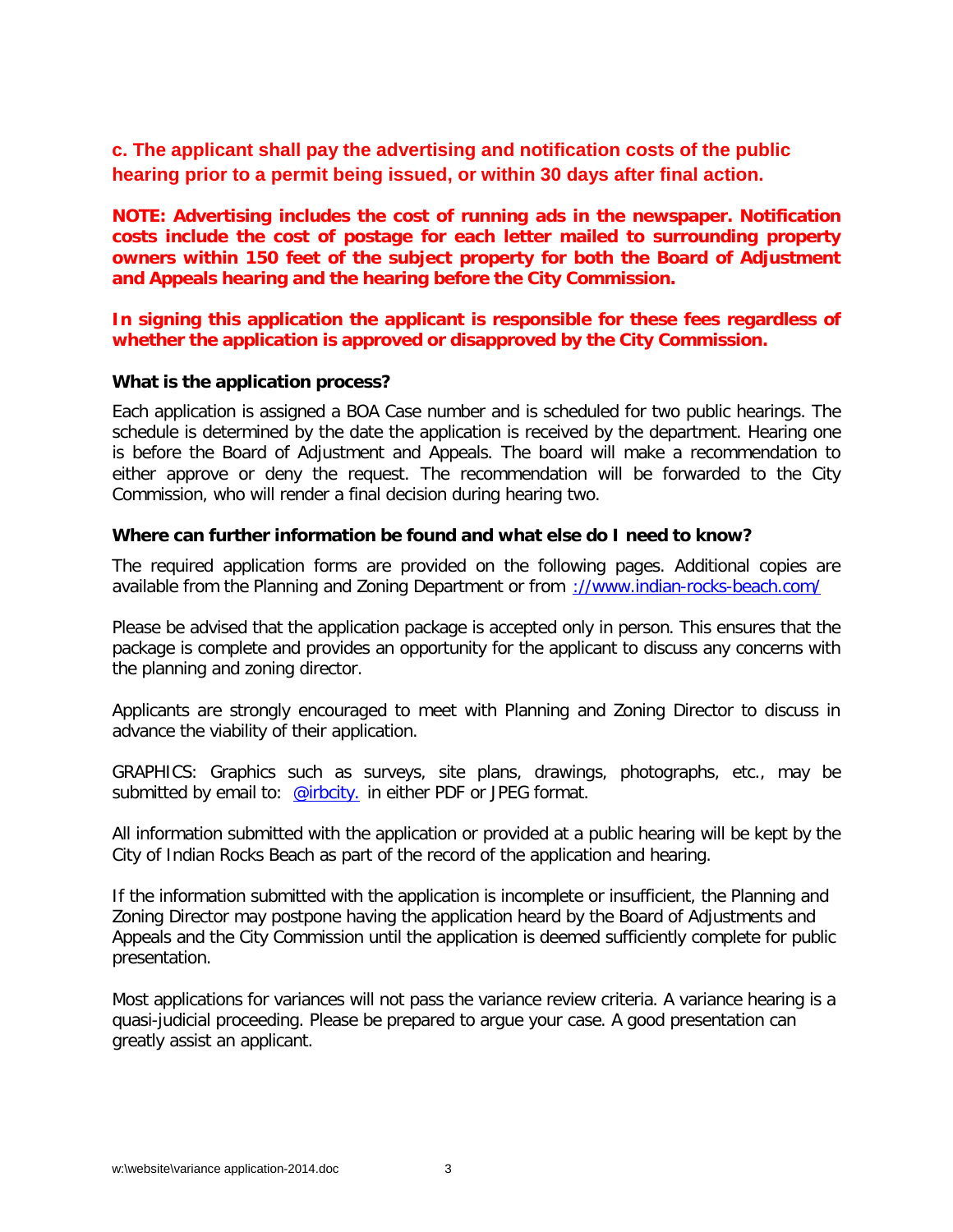## **APPLICATION FOR VARIANCE**

#### CITY OF INDIAN ROCKS BEACH PLANNING AND ZONING DEPARTMENT

Enquiries: Tel: (727) 517-0404 Fax: (727) 596-4759 Web: http://www.indian-rocks-beach.com/ Address: 1507 Bay Palm Boulevard, Indian Rocks Beach, FL 33785

| For Office Use Only |  |
|---------------------|--|
|                     |  |

| Application No. | Date Received |
|-----------------|---------------|
|                 |               |

| <b>APPLICANT</b>      | AGENT/REPRESENTATIVE |
|-----------------------|----------------------|
| Name:                 | Name:                |
| Address:              | Company:             |
| City:                 | Address:             |
| Zip Code:             | City:                |
| Tel:                  | Zip Code:            |
| Fax:                  | Tel:                 |
| Mobile:               | Fax:                 |
| Email:                | Mobile:              |
|                       | Email:               |
|                       |                      |
| <b>SITE DETAILS</b>   |                      |
| Address:              | Parcel ID:           |
| City:                 | Zip Code:            |
| Legal<br>Description: |                      |
| Zoning:               | Future Land Use:     |
| Size:                 |                      |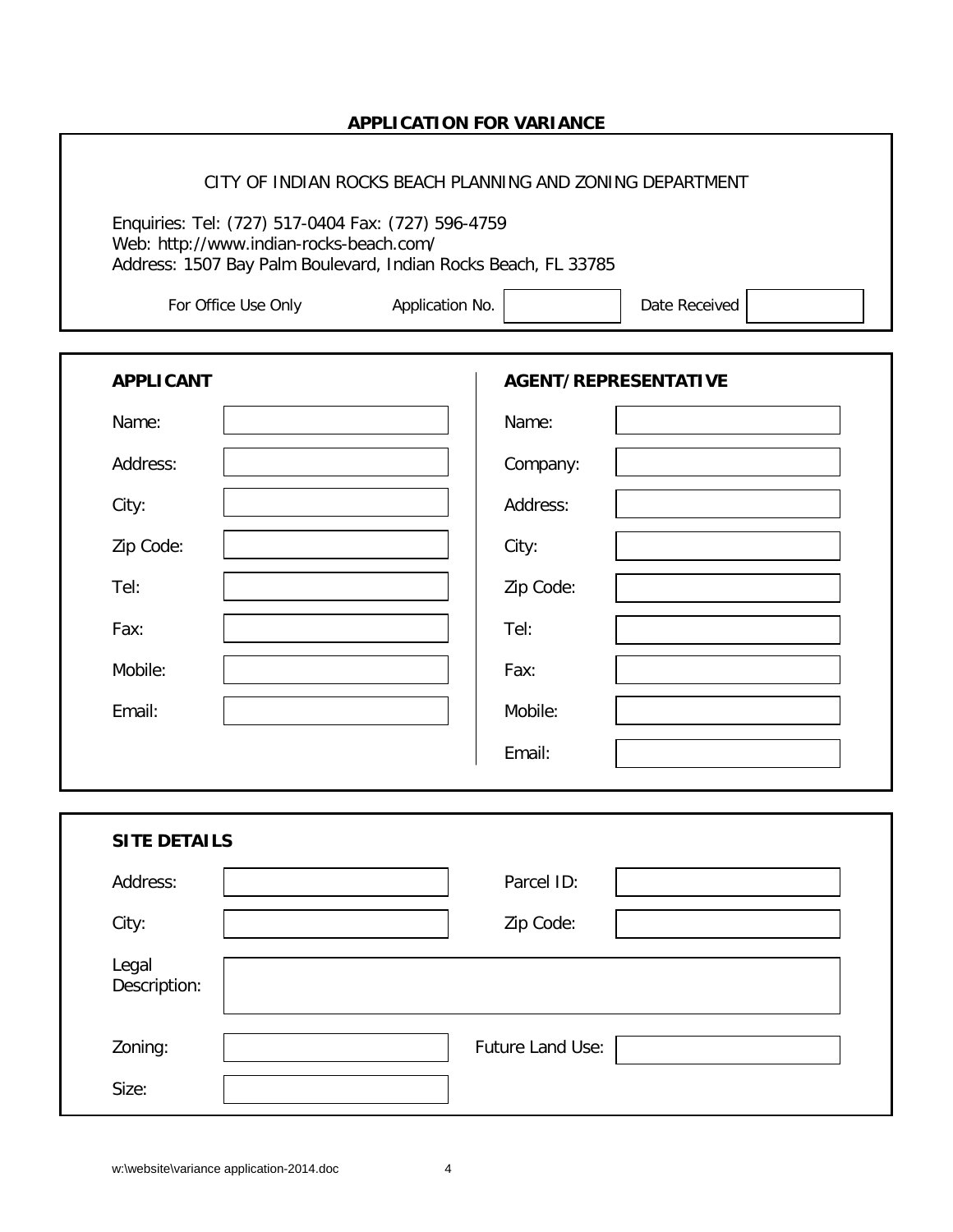| <b>SITE DETAILS CONTINUED</b>                                       |          |                 |                  |
|---------------------------------------------------------------------|----------|-----------------|------------------|
| Does applicant own any property contiguous to the subject property? |          |                 | No<br>Yes        |
| If yes, provide address<br>and legal description:                   |          |                 |                  |
| Have previous applications been filed for this property?            |          |                 | No<br>Yes        |
| If yes, describe:                                                   |          |                 |                  |
| Has a certificate of occupancy or completion been refused?          |          |                 | Yes<br>No        |
| If yes, describe:                                                   |          |                 |                  |
| Does any other person have ownership or interest in the property?   |          |                 | Yes<br>No        |
| If yes, is ownership or<br>interest contigent or<br>absolute:       |          |                 |                  |
| Is there an existing contract for sale on the property?             |          |                 | Yes<br>No        |
| If yes, list all parties on<br>the contract:                        |          |                 |                  |
| Is contract conditional or absolute?                                |          | Conditional     | Absolute         |
| Are there options to purchase?                                      |          |                 | <b>No</b><br>Yes |
|                                                                     |          |                 |                  |
| <b>VARIANCE REQUEST</b>                                             |          |                 | <b>Total</b>     |
| Regulation                                                          | Required | <b>Proposed</b> | <b>Requested</b> |
| Gulf-front setback (feet):                                          |          |                 |                  |
| Bay-front setback (feet):                                           |          |                 |                  |
| Alley setback (feet):                                               |          |                 |                  |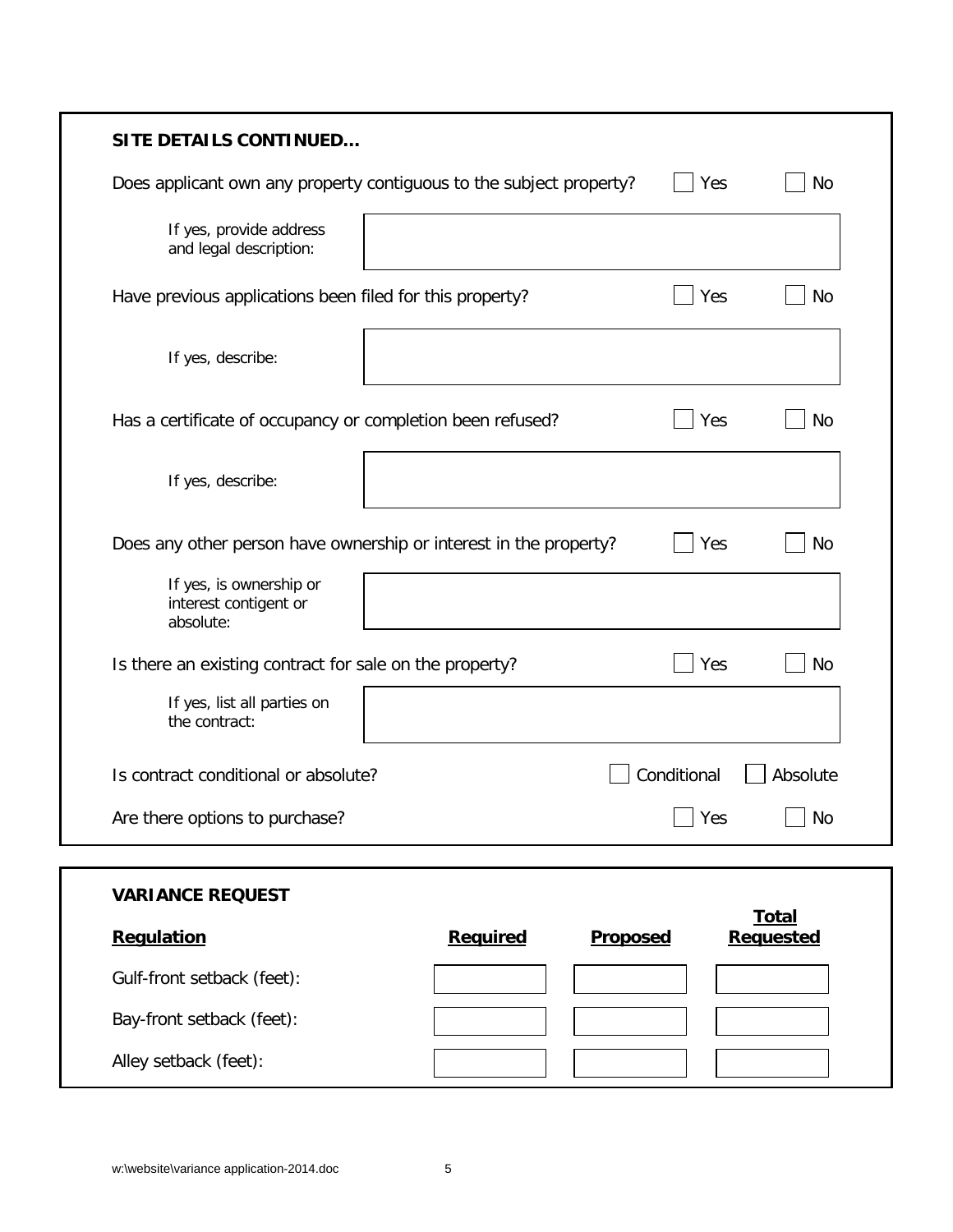# **VARIANCE REQUEST CONTINUED…**

| Regulation                                   | Required | <b>Proposed</b> | <b>Total</b><br><b>Requested</b> |
|----------------------------------------------|----------|-----------------|----------------------------------|
| Rear-no alley setback (feet):                |          |                 |                                  |
| Rear-north/south street (feet):              |          |                 |                                  |
| Street-front setback (feet):                 |          |                 |                                  |
| Side-one/both setback (feet):                |          |                 |                                  |
| Minimum green space (%):                     |          |                 |                                  |
| Habitable stories $(\#)$ :                   |          |                 |                                  |
| Minimum lot size (sq. ft.):                  |          |                 |                                  |
| Building height (feet):                      |          |                 |                                  |
| Off-street parking (spaces):                 |          |                 |                                  |
| ISR (%):                                     |          |                 |                                  |
| FAR (%):                                     |          |                 |                                  |
| Dock length (feet):                          |          |                 |                                  |
| Dock width (feet):                           |          |                 |                                  |
| Signage $(\#)$ :                             |          |                 |                                  |
| Accessory structure (sq. ft.):               |          |                 |                                  |
| Accessory structure height (feet):           |          |                 |                                  |
| Lot size (sq. ft.):                          |          |                 |                                  |
| Other:                                       |          |                 |                                  |
| What is the proposed use<br>of the property? |          |                 |                                  |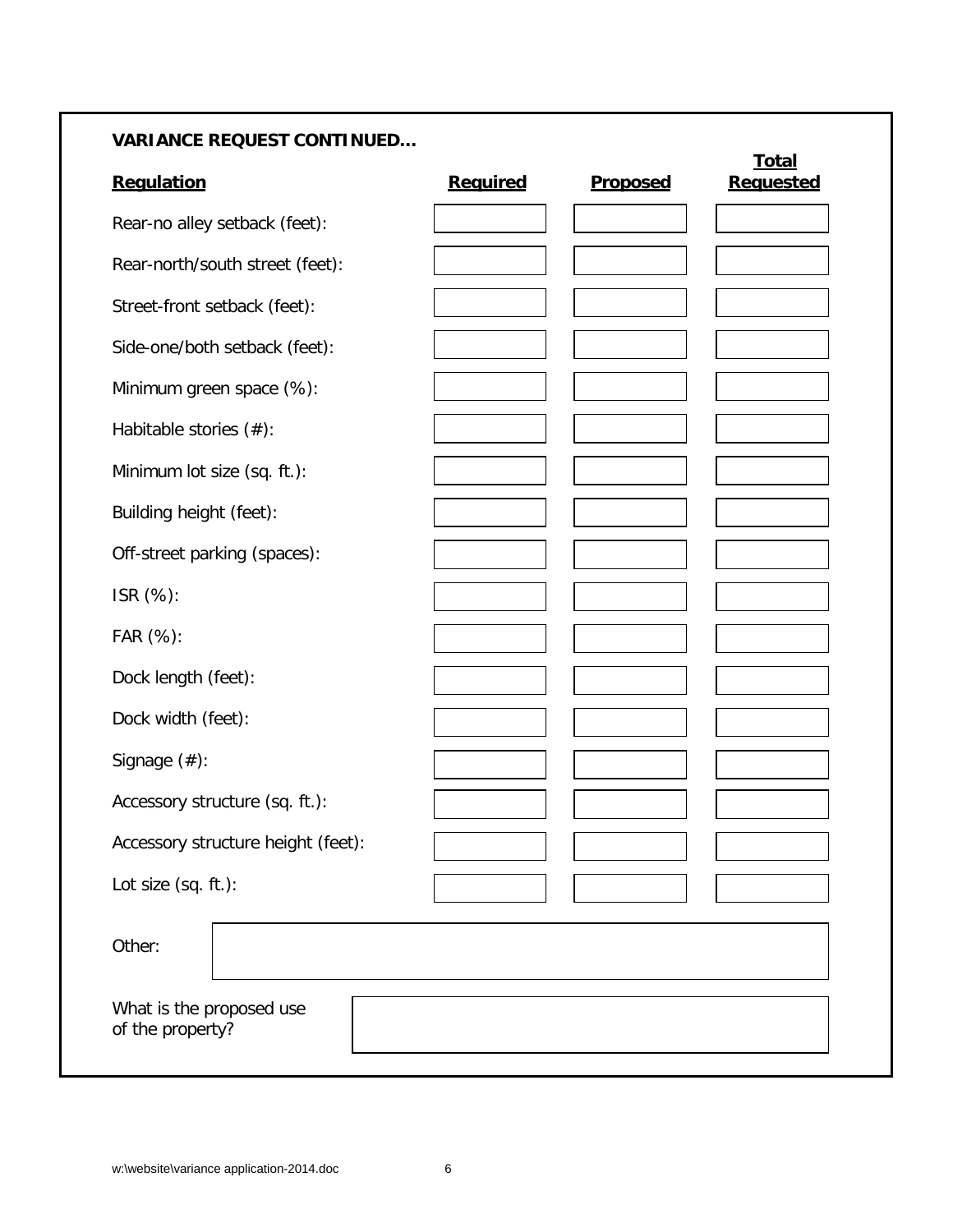#### **HARDSHIP**

A variance is granted on the basis of evidence being presented that justifies an undue and unnecessary hardship upon the applicant; a hardship that prevents reasonable use of the property. The following criteria, set forth in Code Section 2-152, Variances, will be used to evaluate the request for variance in order to determine if a hardship is present and if the variance will impact the overall public welfare.

Special conditions and circumstances exist which are peculiar to the land, structure or building involved and which are not applicable to other lands, structures or buildings in the same zoning district:

Special conditions and circumstances do not result from the actions of the applicant:

Granting this variance will not confer on the applicant any special privilege that is denied by the chapter to other lands, structures or buildings in the same zoning district:

The literal interpretation of the provisions of Subpart B, Code Sections 78 through 110, would deprive other properties in the same zoning district under the terms of Subpart B and would work unnecessary and undue hardship upon the applicant: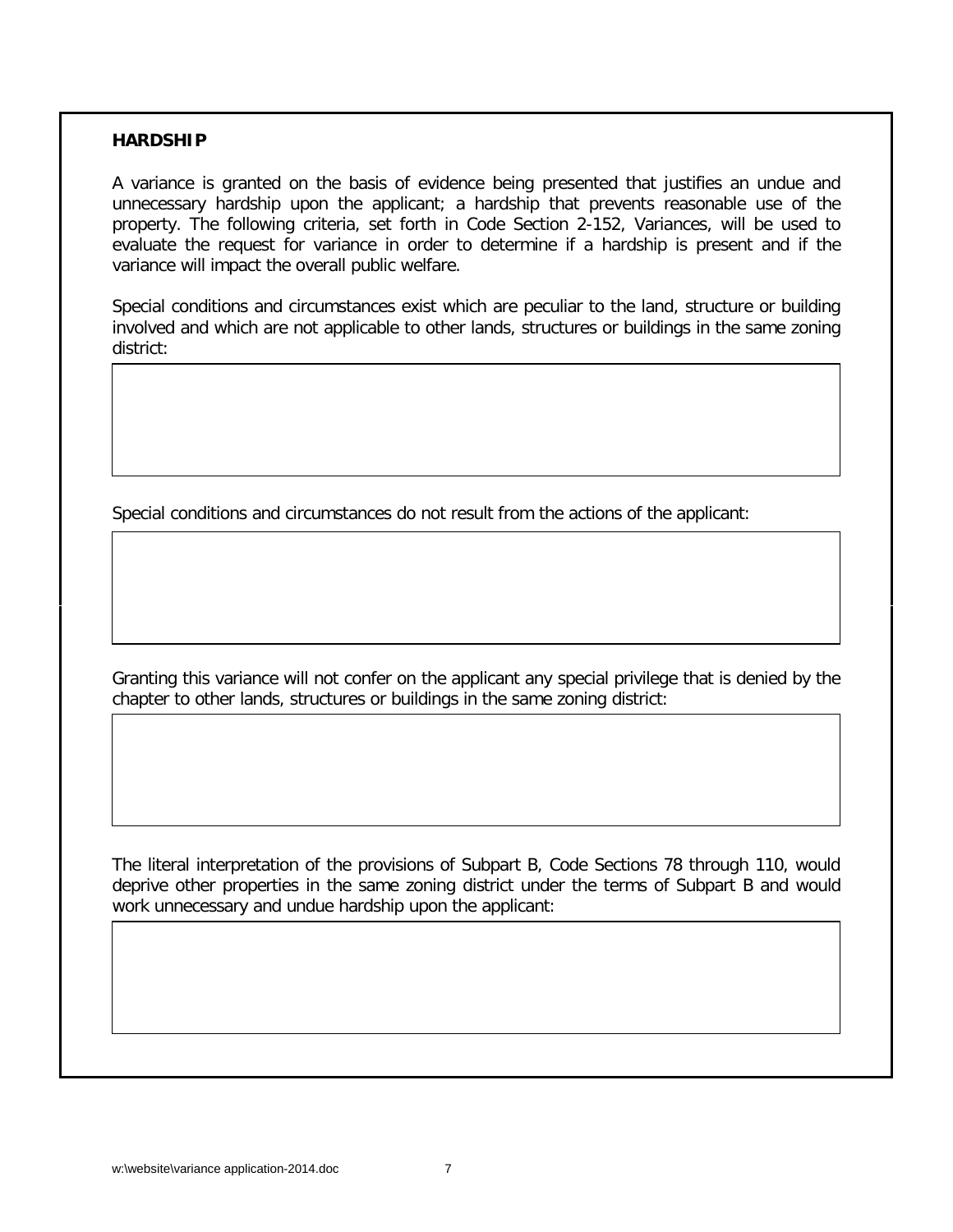### **HARDSHIP CONTINUED…**

The variance granted is the minimum that will make possible the reasonable use of the land, structure or building:

The granting of the variance will be in harmony with the general intent and purpose of Subpart B and such variance will not be injurious to the area involved or be otherwise detrimental to the public welfare:

I (we) believe the Board of Adjustment and Appeals and the City Commission should grant this application because: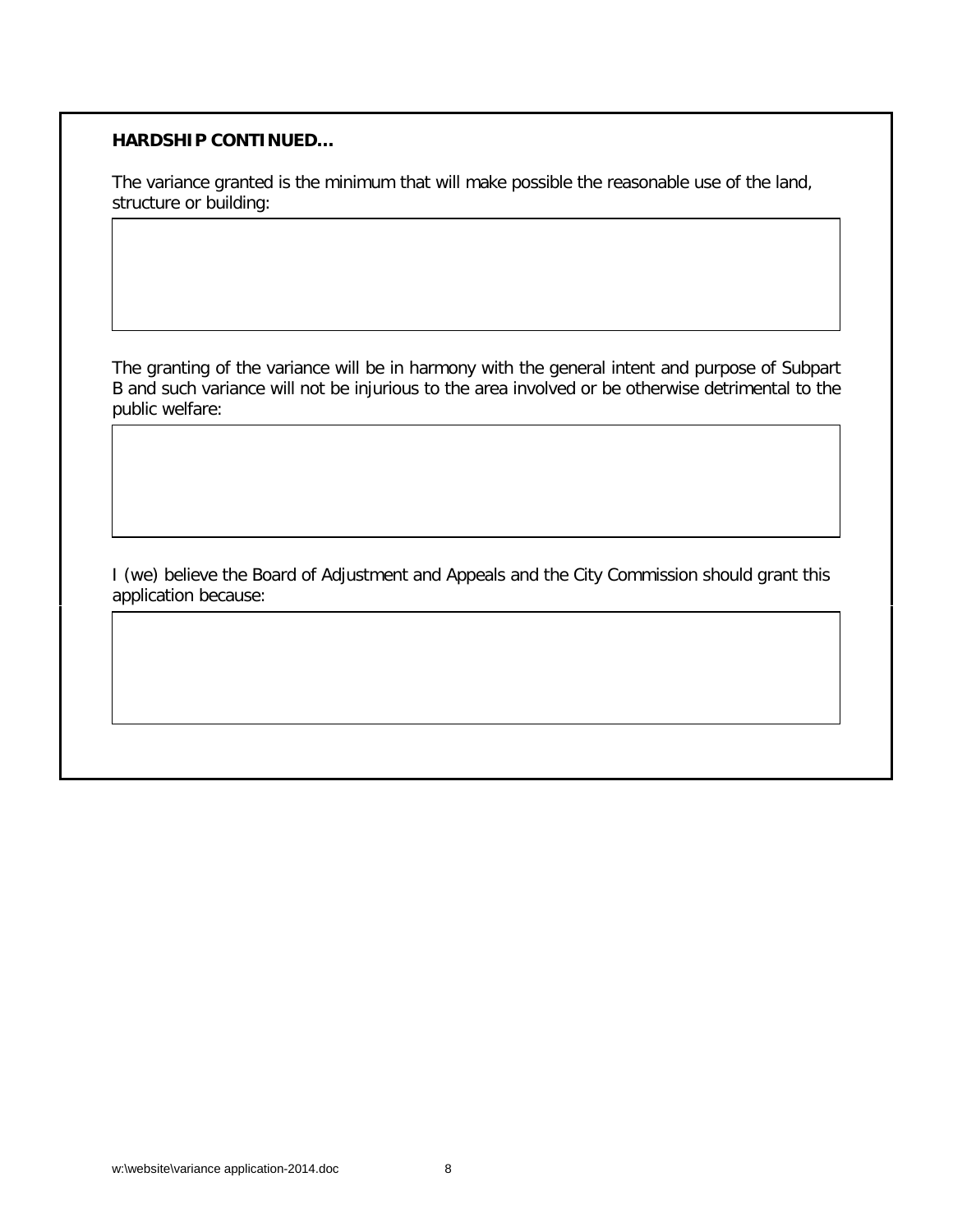#### **CERTIFICATION**

Date:

I hereby certify that I have read and understand the contents of this application, and that this application together with supplemental data and information, is a true representation of the facts related to the request; that this application is filed with my approval, as owner, evidenced by my signature appearing below.

It is hereby acknowledged that the filing of this application does not constitute automatic approval of the request. Further, if the request is approved, I will obtain all necessary permits and comply with all applicable orders, codes, conditions and regulations pertaining to the use of the property.

I hereby grant authorization to any city official to inspect, as reasonable times, the site of the request.

Before me this date personally appeared:

Name: Name:

Signature: <u>Contract Contract Contract Contract Contract Contract Contract Contract Contract Contract Contract Contract Contract Contract Contract Contract Contract Contract Contract Contract Contract Contract Contract Con</u>

Personally known/Form of Identification

Who, being first duly sworn, deposes and attests that the above is a true and correct certification.

Sworn to and subscribed before me this: Day: Month: , 20

Notary Public State of Florida at Large: Manual Material Annual Material Annual Material Annual Material Annua

Notary Public Commission Expiration: <u>Commission Expiration</u>

State of Florida County: Pinellas

### APPLICATIONS FILED BY CORPORATIONS MUST BEAR THE SEAL OF THE CORPORATION OVER THE SIGNATURE OF AN OFFICER AUTHORIZED TO ACT ON BEHALF OF THE CORPORATION.